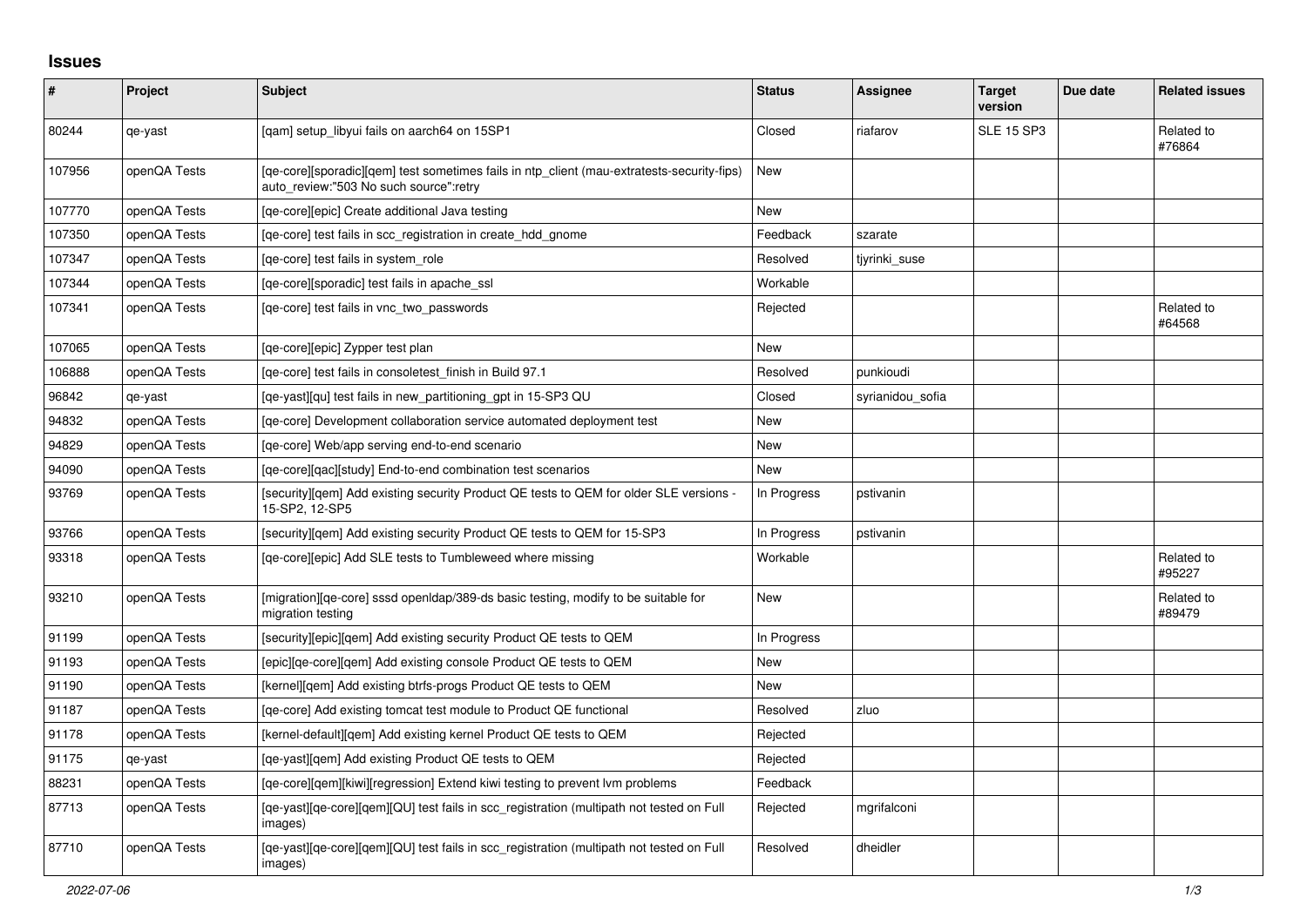| $\vert$ # | Project        | <b>Subject</b>                                                                                                                  | <b>Status</b> | Assignee            | <b>Target</b><br>version | Due date   | <b>Related issues</b>                                                                                                                                                                  |
|-----------|----------------|---------------------------------------------------------------------------------------------------------------------------------|---------------|---------------------|--------------------------|------------|----------------------------------------------------------------------------------------------------------------------------------------------------------------------------------------|
| 87709     | openQA Tests   | [qe-core][qem][QU] test fails in bootloader                                                                                     | Resolved      | punkioudi           |                          |            |                                                                                                                                                                                        |
| 87707     | openQA Tests   | [qe-core][qem][QU] test fails in bootloader                                                                                     | Resolved      | punkioudi           |                          |            |                                                                                                                                                                                        |
| 87704     | openQA Tests   | [qe-core][qem][QU] test fails in boot_encrypt on s390x (and only s390x)                                                         | Resolved      |                     |                          |            |                                                                                                                                                                                        |
| 80452     | openQA Tests   | [qe-core][qem] Problems with aarch64 RAID 15SP1/SP2 QU tests - **Suggested<br>Backport**                                        | Resolved      | geor                |                          |            |                                                                                                                                                                                        |
| 80354     | openSUSE admin | ns3.opensuse.org reports wrong IP to meet.opensuse.org                                                                          | Rejected      |                     |                          |            |                                                                                                                                                                                        |
| 58673     | openQA Tests   | libgt5 gtbase fails on 15 SP2                                                                                                   | Resolved      | tjyrinki_suse       |                          |            |                                                                                                                                                                                        |
| 57584     | openQA Tests   | [qam] test fails in evolution_setup_servers - dovecot not installable                                                           | Resolved      |                     |                          | 2019-10-18 | Has duplicate<br>#58016                                                                                                                                                                |
| 50867     | openQA Tests   | [qam] nfsidmap part of the autofs tests fail on SLE12                                                                           | Resolved      | tjyrinki_suse       |                          |            |                                                                                                                                                                                        |
| 99159     | qe-yast        | 15-SP3 QU minimal+proxy_SCC-postreg_SUSEconnect is not correctly configured.                                                    | Closed        | oorlov              | Current                  |            |                                                                                                                                                                                        |
| 98811     | qe-yast        | 15-SP3 QU1 test fails in validate_multipath - topology changed                                                                  | Closed        | geor                | Current                  |            | Related to<br>#97766                                                                                                                                                                   |
| 98805     | qe-yast        | Missing schedule qam/QR/15-SP3/ext4\@yast-xen-pv.yaml                                                                           | Closed        | oorlov              | Current                  |            |                                                                                                                                                                                        |
| 97289     | qe-yast        | [qem][qu] test fails in await_install in 15-SP3 QU                                                                              | Blocked       | <b>JERiveraMoya</b> | Current                  |            |                                                                                                                                                                                        |
| 91196     | qe-yast        | Add existing qe-yast Product QE tests to QEM                                                                                    | New           |                     | Current                  |            |                                                                                                                                                                                        |
| 91172     | qe-yast        | Add existing QEM YaST tests to Product QE                                                                                       | New           |                     | Current                  |            |                                                                                                                                                                                        |
| 87716     | qe-yast        | [qem][QU] test fails in scc_registration (Full image)                                                                           | Rejected      | riafarov            | future                   |            |                                                                                                                                                                                        |
| 56789     | openQA Project | New needles from git repository not working with openga-clone-custom-git-refspec                                                | New           |                     | future                   |            | Related to<br>#57962, Related<br>to #58289,<br>Related to<br>#54965, Related<br>to #58574,<br>Related to<br>#59184, Related<br>to #70333,<br>Related to<br>#91905, Copied<br>to #59330 |
| 107338    | openQA Tests   | [ge-core] test fails in vino screensharing available                                                                            | Resolved      | punkioudi           | QE-Core:<br>Ready        |            | Has duplicate<br>#107389                                                                                                                                                               |
| 107320    | openQA Tests   | [qe-core] test fails in prepare_test_data - sshd[2171]: error:<br>kex exchange identification: Connection closed by remote host | Rejected      | pablo.herranz       | QE-Core:<br>Ready        |            |                                                                                                                                                                                        |